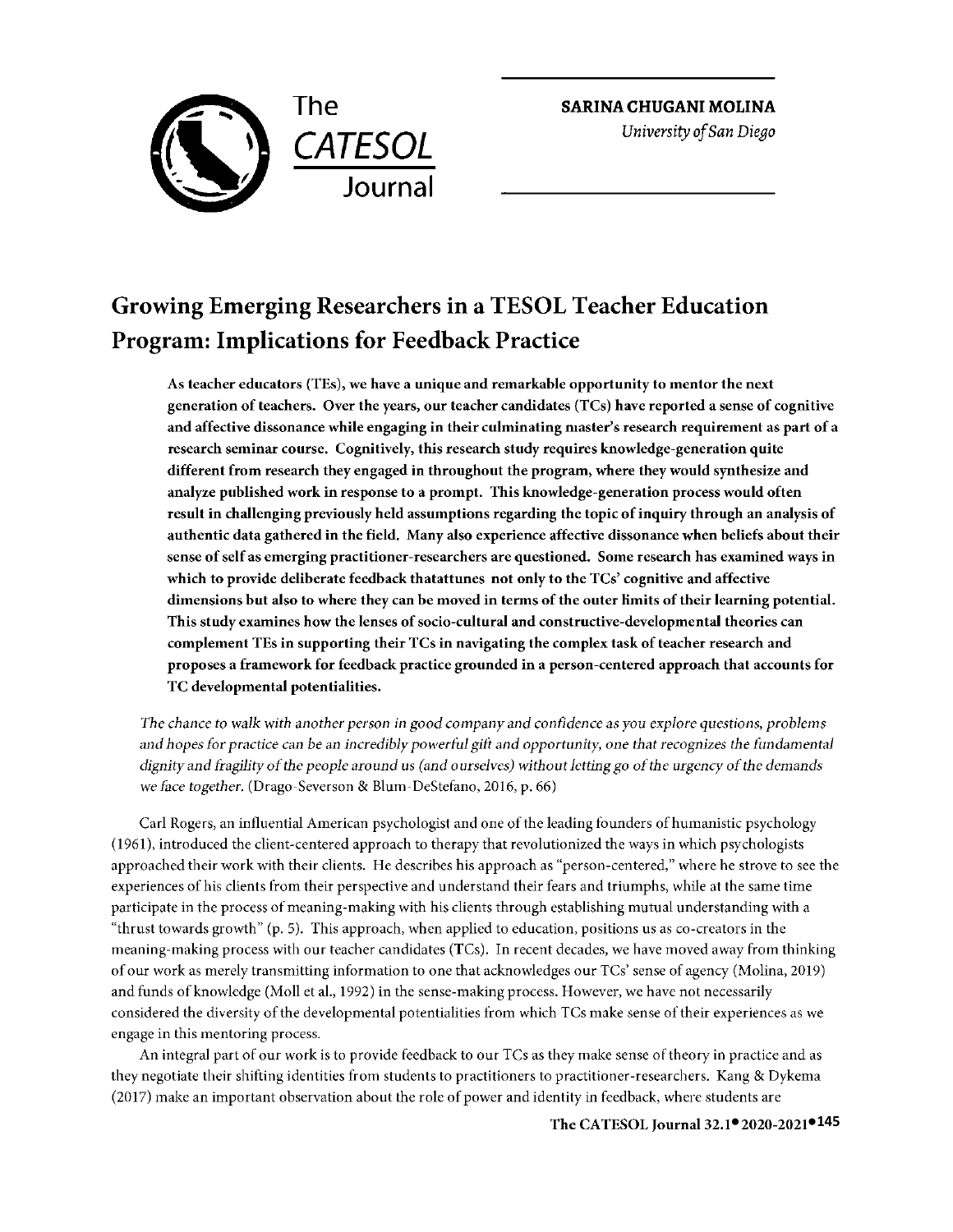positioned not as passive recipients of feedback, but as active agents in the negotiation process of power and identity, in this case, as researchers.

This study postulates that the ability for TCs to negotiate power and identity as they make sense of feedback is related to the TCs' meaning-making systems (MMS) (Kegan, 1982, 1994) or Ways of Knowing (WoK) (Drago-Severson, 2004; Drago-Severson & Blum-DeStefano, 2016). Johnson & Golombek (2016) propose that providing feedback that is effective, meaningful, and actionable, requires those mentoring teachers to have "complex organizational, theoretical, pedagogical, and content-area expertise, and-less frequently recognized but just as important—it requires the ability to deliver and relay feedback in ways others can actually hear and take in"  $(p,1)$ . In addition, Drago-Severson and Blum-DeStefano (2016) recognize that the TCs' WoK across the developmental spectrum can provide insight into their *growing edges* where appropriate supports and challenges can be provided to encourage deeper learning in a safe, respectful and trusting "holding environment" (Kegan, 1982, 1994), a space where teacher candidates can be simultaneously supported and challenged.

This study intends to make visible the private interactions with my TCs in one research seminar course so as to improve not only my own practice but to begin a dialogue about ways in which we can better support our TCs through our feedback practice as they navigate complex tasks during their program of study.

#### **Literature Review**

In this section, I describe my epistemological stance to feedback practice, which is grounded in two theoretical frameworks, namely constructive-developmental theory and sociocultural theory. These two theories, when applied to teacher education, have the potential to provide deeper insight into the inner dimensions of our work as we engage in mediating learning for our TCs.

#### *Constructive Developmental Theory and Feedback Practice*

Drago-Severson and Blum-DeStefano *'s* (2016) approach to feedback in their work with leaders and teachers *is*  grounded in constructive-developmental theory. Based on Kegan's framework, Drago-Severson & Blum-DeStefano (2016) use the terms instrumental *(imperial),* socializing *(interpersonal),* self-authoring *(institutional),* and selftransforming *(intra-individual)* to describe and characterize the different orientations to ways of"thinking, perceiving, understanding, and being" or "ways of knowing" (WoK) through which adults experience the world. These developmental potentialities include not only the cognitive dimension, but also the affective, intrapersonal, and interpersonal abilities that we bring to our experiences, which also influence how we position ourselves in response to feedback. For TCs primarily operating from the instrumental WoK, it is essential for them to get it "right" and understand the rules, so providing concrete and explicit support is of value to them. For those with socializing WoK, it is important for them to feel valued by others, so they need to feel supported, validated (Réndon, 2009), and appreciated in the feedback provided. The self-authoring knowers have their own ideas and goals, and they appreciate opportunities during feedback to have their expertise acknowledged in the feedback received. Finally, the self-transforming knowers are primarily interested in growth through integrating various perspectives and engaging in co-creation of meaning during feedback. A developmental approach to feedback then recognizes that these different WoK requires "different kinds of supports and challenges in order to fully hear, understand, and implement feedback as they grow and learn over time (p. 2)" to manage the complexities of their life and work. This means that teacher educators providing feedback to their TCs also need to acknowledge their WoK and preferred styles of feedback and adjust their feedback to the developmental needs of their TCs. This, they term "feedback for *growth,"* which draws from Kegan 's (1982, 1994) constructive -developmental framework and years of their work with teachers, principals, and leaders. Drago-Severson & Blum-DeStefano (2016) call their approach feedback for *growth* as it explicitly acknowledges the developmental potentialities of both the giver and receiver as integral to the process and experience of feedback practice.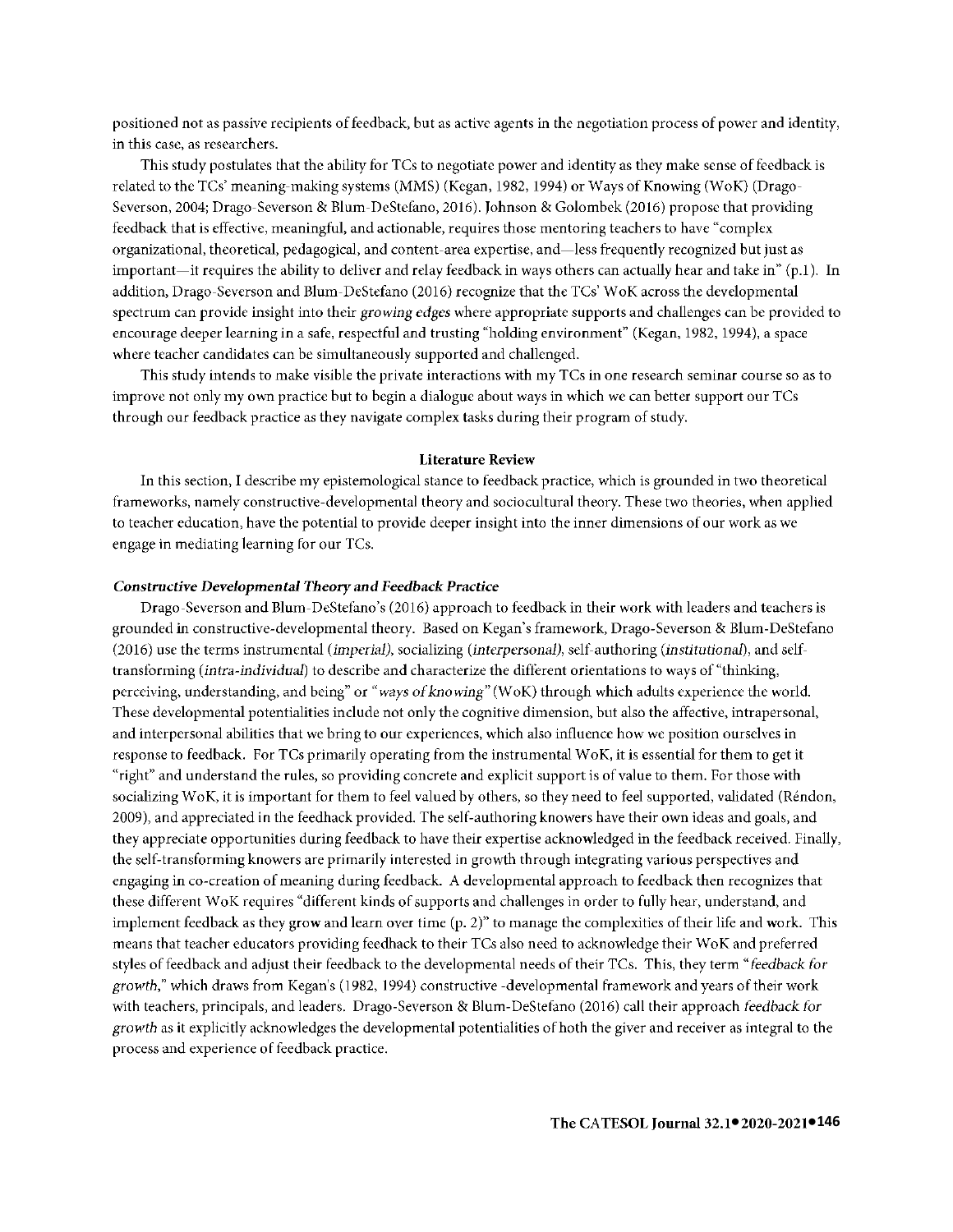#### *Socio-Cultural Theory* **and** *Feedback Practice*

Socio-cultural theory complements constructive-developmental theory in that it recognizes the role of the expert 'other' in the learning process. Vygotsky (1978) asserts that learning, or cognitive development, happens through social interaction. Through this process, learning moves from the social or inter-psychological realm, where meaning is mutually constructed with others, to the intra-psychological realm, where one begins to own and apply the knowledge in novel situations through the integration of that knowledge with current understandings and experiences. This idea that learning is not merely an individual phenomenon, but rather a social one, where learning is derived through the negotiation of meaning with others is termed "socio-cultural" theory: "socio-" because it recognizes the role that society and relationships play in the learning process and "cultural" because it recognizes the diverse nature of the values, beliefs, and attitudes of systems (social, institutional) that influence the learning process.

Johnson & Golombek (2016) coined the term *responsive mediation* to characterize their approach to feedback that is embedded within this socio-cultural theoretical stance. They state:

Responsive mediation requires a lot of teacher educators. First and foremost, it requires that we attend to what our teachers bring to our interactions, where they are coming from and how they understand what they are experiencing. And gaining access to such pre-understandings is no easy task. (p. 42)

They lean on Miller's (2011) definition of mediation, which involves the process of the learning and teaching of new understandings in situations where prior understandings were inadequate (p. 380). While both the cognitive and emotional dimensions of their interactions with their teachers are recognized within their mediation practice, it must be understood that the "mediational supports may not always be accepted due to the emotions and motivations they bring to these interactions" (Johnson & Golombek, 2016, p. 34).

#### **Conditions** *for Growth*

Both growth-based feedback approaches described above require an understanding of where our teachers are at in the moment and the outer limits of the zone of proximal development, or where they can grow. These outer limits are described as *growing edges* (Drago-Severson & Blum-DeStafano, 2016) or *growth points* (Johnson & Golombek, 2016, p. 45). *Growing edges* refer to the teacher's WoK, and providing feedback in a way that they can hear the feedback, while at the same time challenging them to think from another way of knowing. This intentionally directed feedback to their growing edges requires both support and challenge in what Kegan (1982, 1994) terms the *holding environment.* Expanding on the work of McNeill (2005), Johnson and Golombek define *growth points* as "a moment or series of moments when the teachers' cognitive/emotional dissonance comes into being" (p. 45), where responsive mediation targeting the growth points is critical for learning. The process of learning and teaching then becomes "one of continual reorganizing, reconstructing, transforming" (Dewey, 1981, p. 491).

#### *Research* **Question**

As a teacher educator, I wanted to understand how to create a holding environment through my feedback practice that simultaneously supported and challenged my TCs as they engaged in the complex task of conducting research in this seminar course. To this end, the following research question guided this study:

*In what ways* can *I provide feedback that is responsive to the* needs *ofTCs operating from* different *Ways of Knowing?* 

## **Methodology**

### *Research Setting*

This study takes place in a graduate-level TESOL program at a university in the greater San Diego area. Eleven TCs were enrolled in the research seminar course in the fourth and final semester of their program of study. This

#### **● ●147 The CATESOL Journal** 32.1 **2020-2021**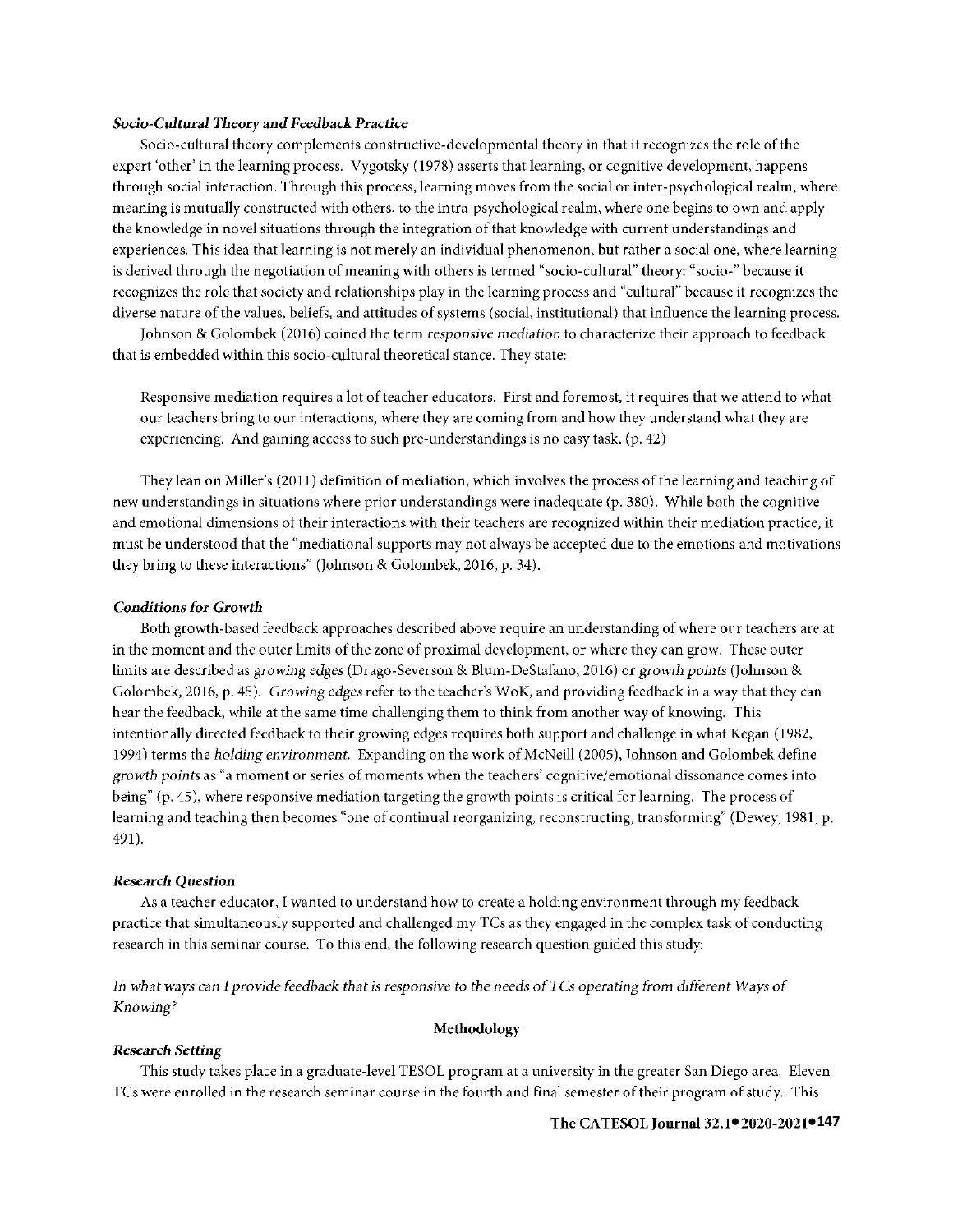course was designed to support the TCs from the development of their Institutional Review Board (IRE) research proposals to the completion of their classroom research studies. Direct instruction was provided on research methods and the writing process. Session topics included developing a research question, defining constructs, writing a literature review, collecting and analyzing data, reporting on the findings in the study, and writing a conclusion. The TCs were required to submit four journals at various checkpoints during the semester, where they reported on the success and challenges they were experiencing at that stage in their research trajectory. They were also required to submit sections of their papers and revise those sections based on the feedback provided as they moved forward with other sections of their papers. For example, when they submitted their introductions, they received feedback within a week, and then they would then revise their introductions as they worked on the next section, the literature review. In addition to the support provided within the course itself and individualized feedback provided on their papers, the TCs were required to attend one-on-one conferences with me a minimum of two times during the semester and to provide summary reports in which they documented what they learned during the session and any remaining questions they still had.

#### **Data** *Collection*

Five data sets were collected, triangulated, and analyzed throughout the semester in order to understand TCs' current WoK, cognitive and affective dissonance experienced, ways in which feedback was provided and received, and evidence for shifts in thinking.

**Reflection Journals.** Reflection journals provided TCs with a space to (1) articulate "golden moments" of their discoveries or success (Fanselow, 1987); (2) "criticize, doubt, express frustration, and raise questions" (Bailey, 1990, p. 218); and (3) "confront the affective aspects of being a teacher [in this case, of becoming a practitionerresearcher], including what annoys, disconcerts, frustrates, encourages, influences, motivates, and inspires [them]" (Gebhard, 1999). This allowed me to identify their "potentiality" for growth defined as "a force positively presentthe *ability* to develop" (Dewey, 1981, p. 485).

**Conference Summary Reports.** The summary reports provided the TE with the means to understand what the TCs were able to *internalize* during the one-on-one conference sessions where the TE and TCs engaged in the joint intellectual activity or what Mercer (2000) terms *inter-thinking*.

**Response to Feedback on Iterations of Research Segments.** Throughout the semester, TCs submitted segments of their research projects. The TCs revised sections of their papers by responding to the feedback provided using the review feature on Word.

**TE Analytic Notes.** The analytic notes provided the TE with a space to document TCs' needs and challenges after each one-on-one conference session to allow for comparison between the supports and challenge the TE provided and what the TCs internalized through these dialogic interactions.

**Final Reflections on Engaging in the Research Process.** The final reflections were collected in order to understand (I) what the TCs learned about themselves as practitioner-researchers through engaging in this process, and (2) to identify areas of shift/growth in their understanding of their experiences as they engaged in knowledge generation.

## **Findings**

The analysis of the five data sets revealed several essential elements of a holding environment that were created in response to the different Ways of Knowing represented in my seminar course. Because this seminar course, as with many courses in graduate-level programs within academia, catered to the self-authoring WoK, the findings focus on the specific supports created for TCs who were operating from the instrumental and socializing WoK to meet the demands of the course and prompts to encourage self-authoring knowers to consider alternatives, which characterizes the self-transforming WoK.

#### *Creating* **a** *Holding Environment to Support Teacher Candidate Ways of Knowing*

**● ●148 The CATESOL Journal** 32.1 **2020-2021**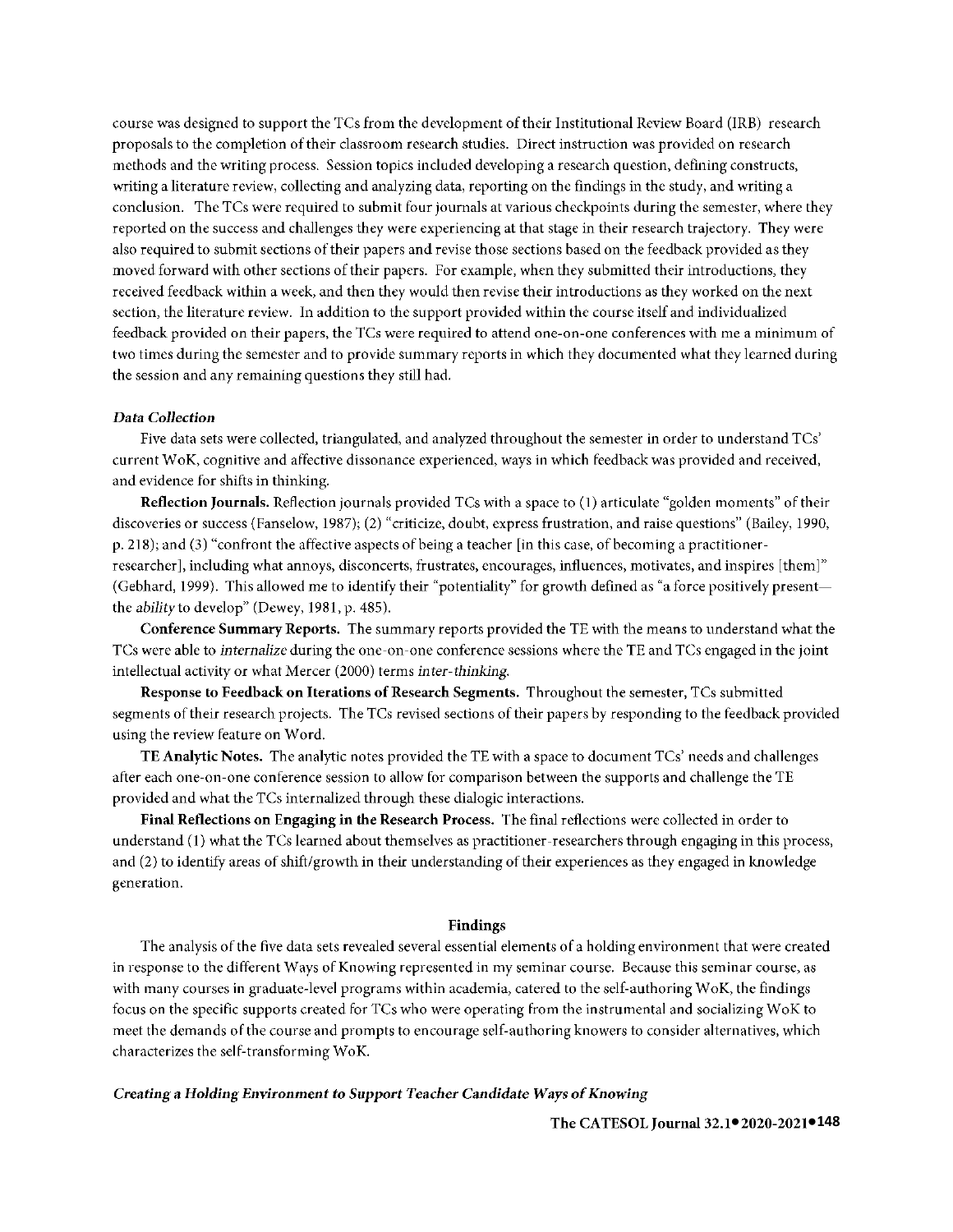Lahey ct al. (1988) in conjunction with Kcgan (1982, 1994) developed the Subject-Object lnterview instrument, based on Kegan's (1982, 1994) constructive-developmental theory, to reveal a person's meaning-making system or WoK. lthas been designed "to assess an individual's unselfconscious epistemology" or "principle of meaning-coherence" (Lahey et al., 1988, p. 427). ln other words, through the sharing of experiences, the researcher can understand how the participants arc making sense of their experiences and the role of themselves and others within these experiences. Using my former training in the Subject-Object lnterview Protocol based on the constructive-developmental framework, l identified segments in the data that revealed evidence of primary as well as secondary ways of knowing.

Kegan (1982, 1994) reminds us that most of us lie somewhere in between WoK, which was the case in this study, where TCs provided evidence that they were making sense of their experiences from two systems, with one often more solidified than the other (See Table 1). Emotions such as "success" and "challenge" generated an understanding of what the TCs were *subject* to and therefore could not reflect on, and what the TCs were *object* to and therefore could see as separate from themselves and could reflect on.

| Table 1. TCs' Ways of Knowing |                                |  |  |
|-------------------------------|--------------------------------|--|--|
| Name                          | Ways of Knowing                |  |  |
|                               |                                |  |  |
| Brianna DuBois*               | Self-Authoring                 |  |  |
| Barbara Jacobs                | (Socializing**) Self-Authoring |  |  |
| Choi Jun                      | Socializing                    |  |  |
| Bianca Kennedy                | Self-Authoring                 |  |  |
| Lorraine Kittridge            | Instrumental, Socializing      |  |  |
| Shazia Qadir                  | Socializing (Self-Authoring)   |  |  |
| Aisha Rabbani                 | Self-Authoring                 |  |  |
| <b>Brody Roherts</b>          | Self-Authoring                 |  |  |
| Wilmina Rose                  | Insufficient data***           |  |  |
| Avina Thomas                  | Socializing (Self-Authoring)   |  |  |
| Fide Young                    | Insufficient data              |  |  |

\* All names are pseudonyms

\*\* Parenthesis includes secondary ways of knowing **in** the documents analyzed

\*\*\* Two students **did** not provide sufficient descriptions of their successes and challenges to make a determination of their WoK

#### *Feedback for TCs with Instrumental Ways of Knowing*

ln this seminar course, there was only one TC, Lorraine Kittridge, who made sense of her experiences from the instrumental WoK, and her response to feedback was consistent with Drago-Severson & Blum-DeStefano's (2016) findings.

It was important for Lorraine in this study to get things "right" and to have clear expectations and concrete suggestions on next steps, which was responsive to her instrumental WoK. She required regular feedback on her progress through email correspondence and met with me weekly to go over her work. She writes in her conference summary report, "[The TE] and I went through every one of my documents and worked diligently together to be sure I had answered everything correctly." It became increasingly important for me to continue to provide her with quick, concrete feedback on next steps, but also hold her anxiety and shift it in a positive direction. l realized that for her, in particular, it became difficult when she sought guidance from alumni, other faculty, her peers, as well as myself, which often led to "anxiety" and "confusion," as reported in her journal entries. *As* a result, she often found herself stuck and not knowing how to proceed because there are a multitude of ways to approach research practice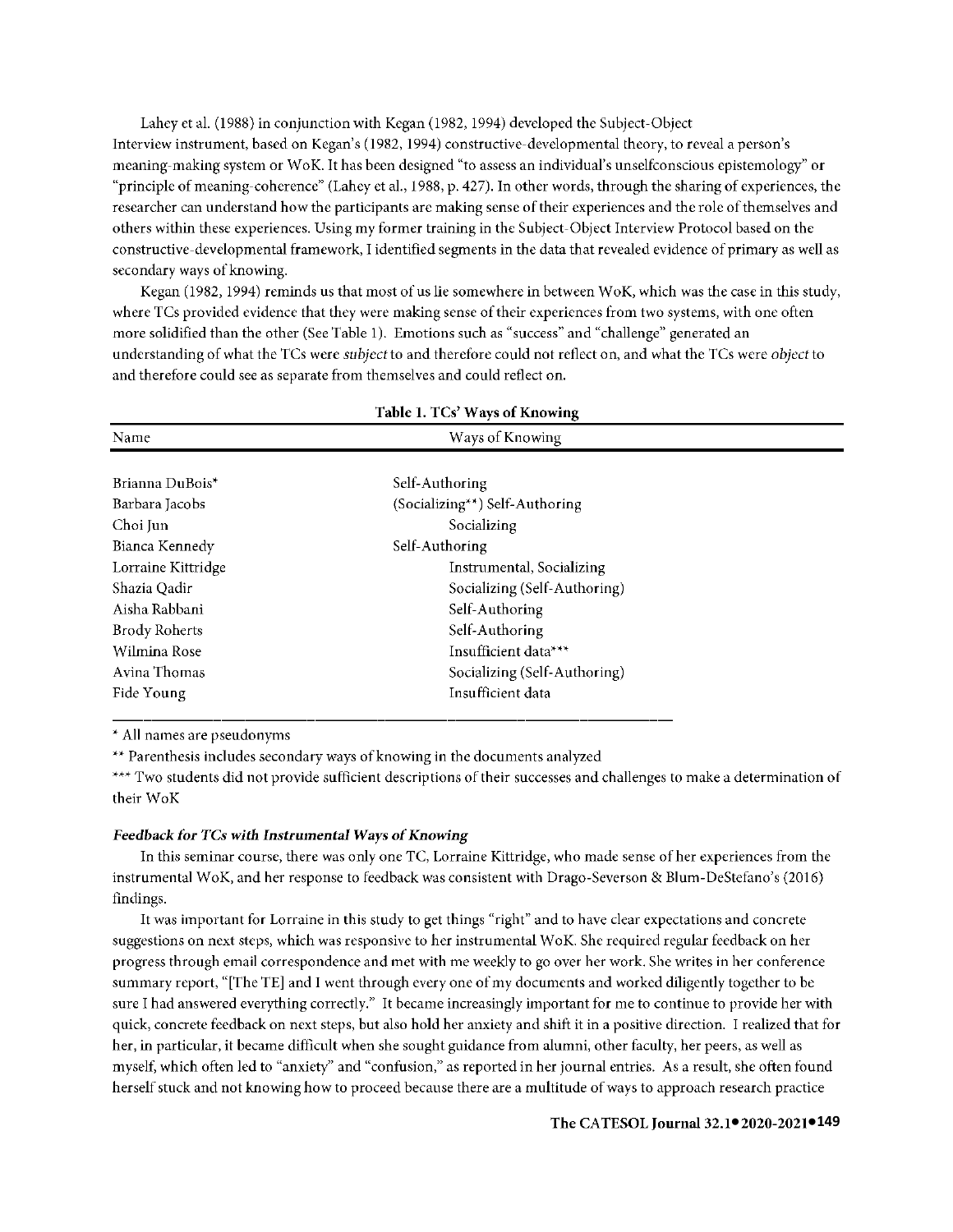and interpret data. As such, it became clear that it was challenging for her to sit with ambiguity. She required significant scaffolding and modeling throughout the semester on each component of her research.

She came into my office, visibly upset and crying. She wanted to share her frustration with not getting it right on her literature review .... I let her unload, and as she began to calm down, I provided her with concrete ideas on organizing her literature review. I shared that there was no right or wrong way to write the literature review, but that it has to flow and provide context for her current study. I realized she needed more structure and feedback on what she was doing well. (Analytic Notes, March  $13<sup>th</sup>$ , 2018)

My feedback regarding "no right or wrong way" was not helpful, given that she benefits from detailed and clear instructions based on her W oK. Noting this, I asked **her** if she thought it would be helpful to see some additional samples to serve as mentor texts to support her in her revision process. Lorraine appeared to benefit from feedback with specific ideas on how to organize her literature review. She wrote in her summary report, "Although she [TE] gave me some good guidance on what I could write, I still have some residual anxiety about doing/wording this properly." My analytic notes recorded immediately after our conferencing meeting on February  $6<sup>th</sup>$  suggest that "Lorraine requires step by step assistance and needs answers immediately. [I]  $[n]$ eed to slowly remove myself and the strong scaffolds to allow her to work more independently." The following figure summarizes her response to feedback and support structures I put in place for her in response to her needs.

| <b>Ways of Knowing</b> | <b>Response to Feedback</b>            | <b>Support Structures</b>                    |
|------------------------|----------------------------------------|----------------------------------------------|
|                        | Concerned with what is "right" or      | Provision of models, rubric, explicit        |
| Instrumental           | "proper" and needs specifics on how to | directions, concrete suggestions, consistent |
|                        | "fix" issues, problems                 | feedback, graphic organizers                 |

*Figure 1.* Feedback Response and Support for Instrumental Ways of Knowing

# *Feedback for TCs with Socializing Ways of Knowing*

Choi, Shazia, and Avina were making sense of their experience from the socializing W oK, identifying so closely with their interpersonal relationships that they could not separate the thoughts and feelings that were generated through these relationships as separate from their own. The internalized "other" for these students included friends, boyfriends, peers, spouse, and myself, as their professor. They would often share the influence of what these external "others" had on their thinking and emotions. Lorraine, who operated from both systems, provides insight into the influence of her peers on her emotional life. She indicates her sense ofloss with her cohort being separated into two sections, where she states, "I am also struggling that our class is split [into two sections]. The people I have worked alongside are not in my class anymore, and I miss their support.... It is a very lonely semester... everyone is stressed and confused...." (Lorraine Kittridge, Reflection Journal, February 23<sup>rd</sup>). She often would speak on behalf of the whole group experience, particularly in her shared experience of stress and confusion.

Within this context, the internalized "other" also included researchers and authors they had read. Their research papers, particularly the literature review, strung together summaries of research in what we term "laundry list" rather than integrating the research findings within their own line of argument. It was difficult for them to articulate their own thinking about the topic. Constructive criticism in the feedback was either immediately accepted without question, as they put their full trust in what I thought, or resulted in an emotional breakdown, as they felt that I somehow had an unfavorable opinion of them and their work. For example, in our conference session, Shazia asked, "Do you think this is a good study?" On another occasion, Choi writes in her conference summary notes: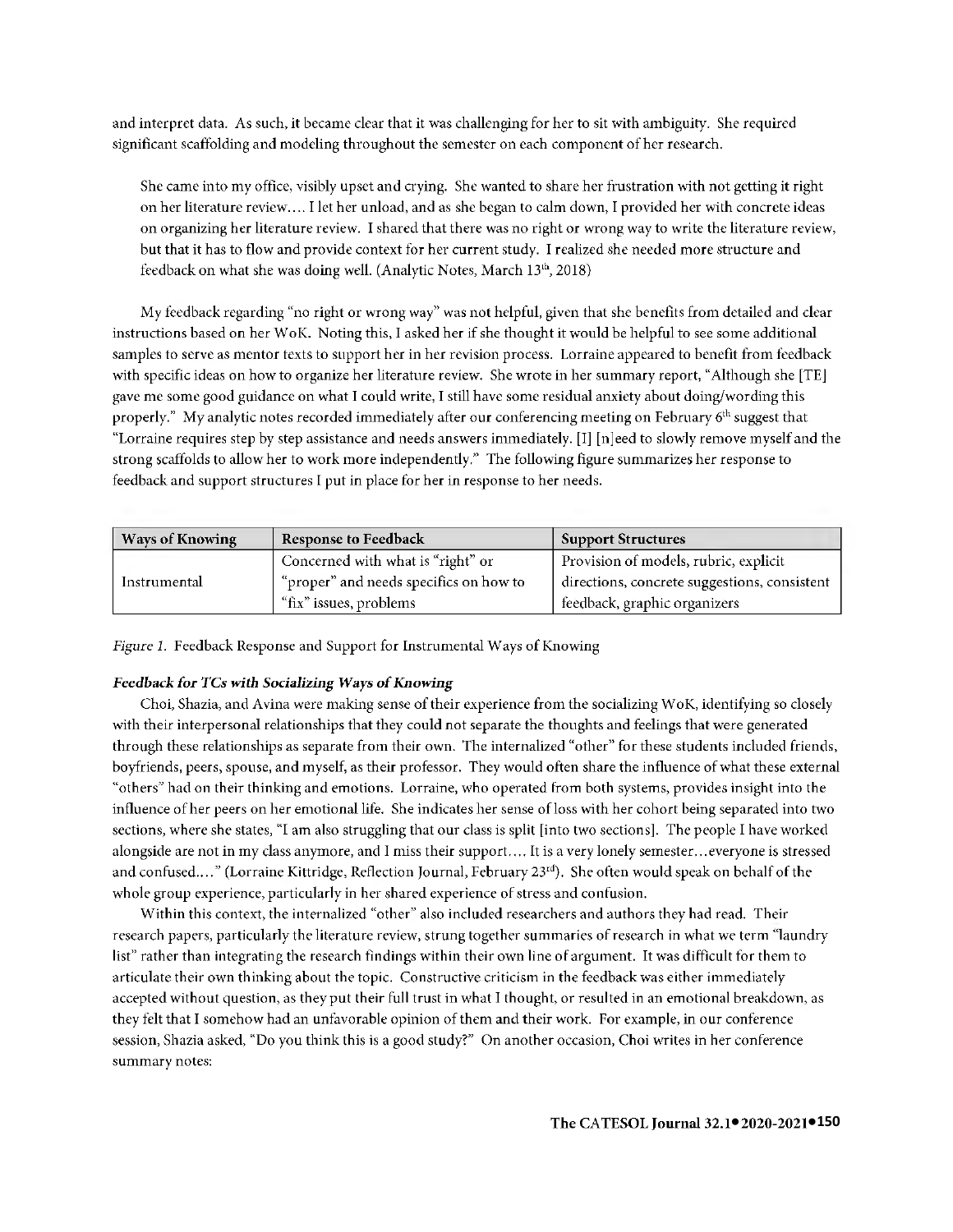"This week I've been struggling with what to include in my lit. review....I was stressed out because I was stuck in my own thoughts. Hopefully, I will feel better after receiving feedback from you, and then I can work on it again and make it better."

I noted in my analytic notes as I analyzed the sessions for the TCs operating from the socializing ways of knowing, that they "accepted" feedback in the review pane for each of the segments of their papers submitted without pushback. However, during the conferencing sessions, they were often in tears or looked visibly upset as they could not see themselves as separate from their work, and I realized the importance of appreciating and validating their strengths and abilities, while also slowly challenging them to begin to trust in their own work and ideas. In my feedback on their research papers, I noted many times where I asked, "What do you think?" "What does this mean to you?" Figure 2 summarizes the socializing knowers' response to feedback and structures I put in place to support their needs.

| <b>Ways of Knowing</b> | <b>Response to Feedback</b>              | <b>Support Structures</b>                  |
|------------------------|------------------------------------------|--------------------------------------------|
|                        | Concerned with how to meet the           | Continued validation of research progress, |
| Socializing            | expectations of the professor and to get | direction, ideas, and work; connections on |
|                        | research "up to par."                    | shared experience.                         |

*Figure 2.* Feedback Response and Support for Socializing Ways of Knowing

# *Feedback for TCs with Self-Authoring* **Ways of** *Knowing*

Brianna, Bianca, Aisha, and Brody demonstrated evidence of being embedded in the Self-Authoring WoK. They recognized their responsibility for their thoughts, feelings, and perspectives apart from those of others. Two of these students elected to complete their practicum and research in Thailand at one of our partner universities, which also speaks to their ability to make decisions about an experience they felt would be important to them. While the TCs operating from the Socializing WoK often deflected responsibility for their feelings and experiences as caused by some external person or event, the four TCs operating from the Self-Authoring WoK took ownership of the direction of their studies, whether charged with success or confusion. Unlike the TCs from the Socializing WoK, these TCs accepted feedback and often pushed back on ideas. For example, in feedback to Brody, I asked him to consider whether his work was embedded in student needs or his own passion and interest. He did not take it as criticism, but reflected for some time and decided that his study was actually a case study where he wanted to integrate videos to teach grammar, rather than an action research study as he had originally proposed. In another example, when I inquired into Bianca's rationale for her focus on writing, which was something she believed her students in Thailand needed, she was open to allowing the data to speak and found that their needs were centered around improving listening and speaking skills. She quickly redirected her action research to meet her student needs in this regard. Aisha, likewise, made her own judgments about what feedback to integrate and what to leave out and progressed relatively independently throughout the semester on her research on ELT in the Saudi context. Whereas those operating from the Instrumental and Socializing WoK needed to review and provide feedback on their revisions, this group took feedback and implemented it on their own terms without requiring a secondary review. When questioned about constructs, terminology, or process, these students often wanted to "explore" what made sense to them on their own. In the following excerpt from her reflection journal, Brianna is challenged by some of the feedback that I shared with her, but she does not take it personally as she can see her work as separate from herself. She instead wants to keep researching and moving forward. She ends by reiterating how important it was for her to ask this question even though it could be challenging to measure what she is interested in learning.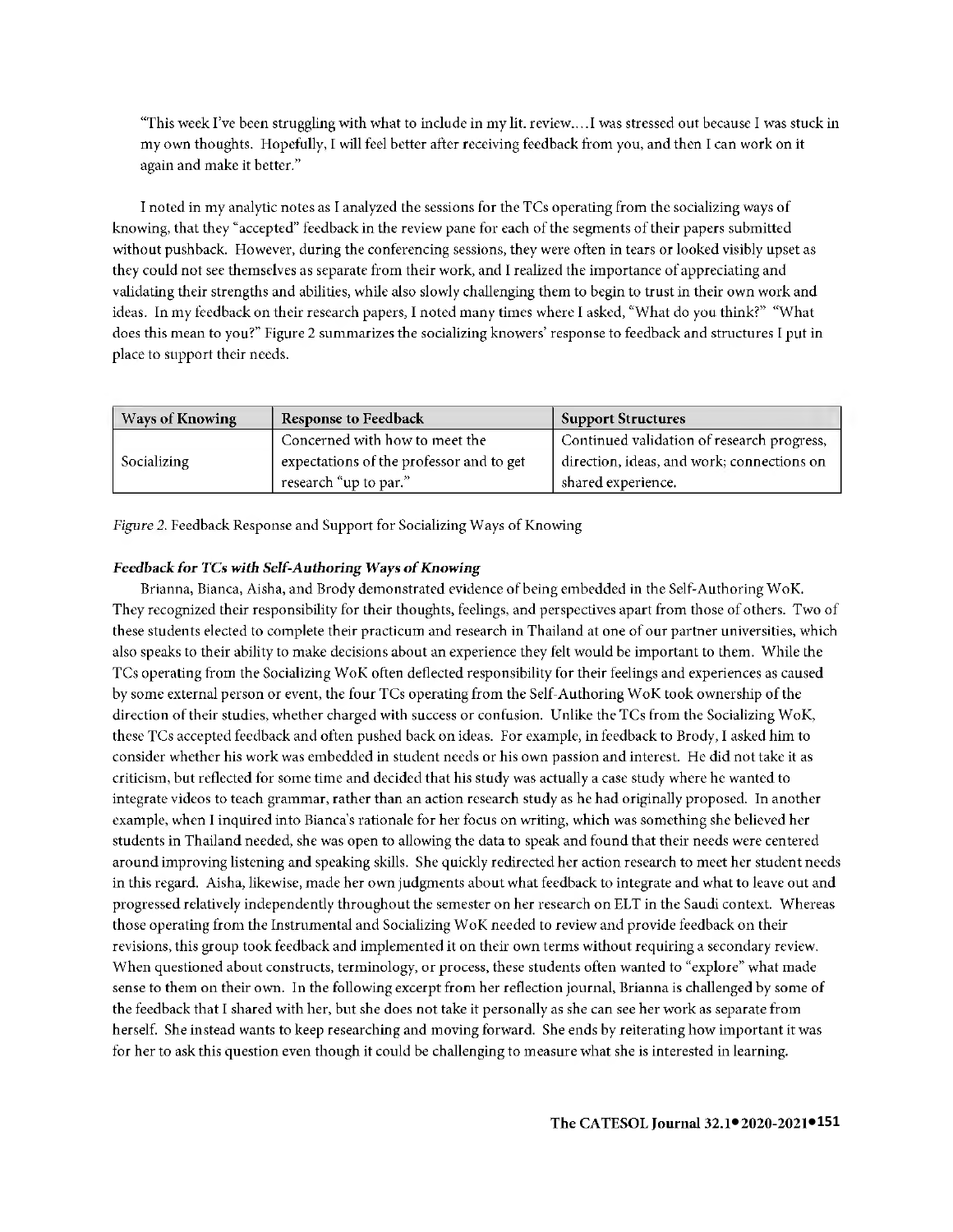Sorry if this is very "stream of consciousness" but I just wanted to let it flow however it wanted to flow .... I learned that the students really enjoyed the lesson, so that was exciting. Now, I have to decide where to go next ... I have been struggling a lot with my question. I feel like **it** needs to change, but I am not sure how .... Our talk was very helpful, but I still feel like I need to make some major connections to know what to do and I wanted to do some more research on some topics we discussed .... ! need to start with going back to the feedback you sent on the first part of my paper, now that I am better and start to think about that and move forward. I just keep going down these tunnels of confusion as I do the readings because I keep thinking about what I am doing, and I am still hoping that I am able to collect data in a way that helps me. I chose a hard topic because **it**  isn't as easy to measure, but it means something to me, so that is why I wanted to ask it. (Brianna DuBois, Reflection Journal, March 2nd)

TCs operating from the Self-Authoring WoK appeared to be able to hear feedback that is aligned with and supports their goals or next steps in their research process. When feedback is not aligned with her ideas, they do demonstrate evidence of beginning to consider alternative ways to pursue their work but resolve their ambiguity on their own terms. In my work with TCs with Self-Authoring WoK, I noted that I primarily served as a sotmding board where they appeared to enjoy discussing their ideas and directions, but also appreciated acknowledgment of their work. The feedback practice I engaged in with them encouraged them to consider other possible influences and perspectives that could deepen their understanding of their work. Figure 3 summarizes the self-authorizing knowers' response to feedback and structures I put in place to support their needs.

| <b>Ways of Knowing</b> | <b>Response to Feedback</b>                                                                                                                                                              | <b>Support Structures</b>                                                                                                                |
|------------------------|------------------------------------------------------------------------------------------------------------------------------------------------------------------------------------------|------------------------------------------------------------------------------------------------------------------------------------------|
| Self-Authoring         | Concerned with sharing their own<br>understandings and feedback as a vehicle<br>to clarify their own ideas and direction.<br>Professor as "sounding board" to help<br>clarify own ideas. | Provision of space to share ideas and<br>questions about own work; opportunity to<br>resolve own problems and questions when<br>"stuck." |

Figure 3. Feedback Response and Support for Self-Authoring Ways of Knowing

# *Shifts in Ways of Knowing*

Not all of the TCs demonstrated evidence of shifts in their ways of knowing, but there were two TCs who did demonstrate some shift in making sense of their experiences at the end of the semester (See Table 2).

| Name                          | Beginning Ways of Knowing  | Changes in Ways of Knowing         |
|-------------------------------|----------------------------|------------------------------------|
| Brianna DuBois Self-Authoring |                            | Self-Authoring (Self-Transforming) |
| Lorraine Kittridge            | Instrumental (Socializing) | Socializing (Self-Authoring)       |

*Table 2.* Evidence of potential shifts in ways of knowing

Through the semester, Lorraine showed very interesting shifts in her WoK. In her final reflections, Lorraine shared her fears, sense of intimidation, and lack of confidence about engaging in the research process and her concern about meeting the required level of expectations of academia, which signifies instrumental and socializing

**● ●152 The CATESOL Journal** 32.1 **2020-2021**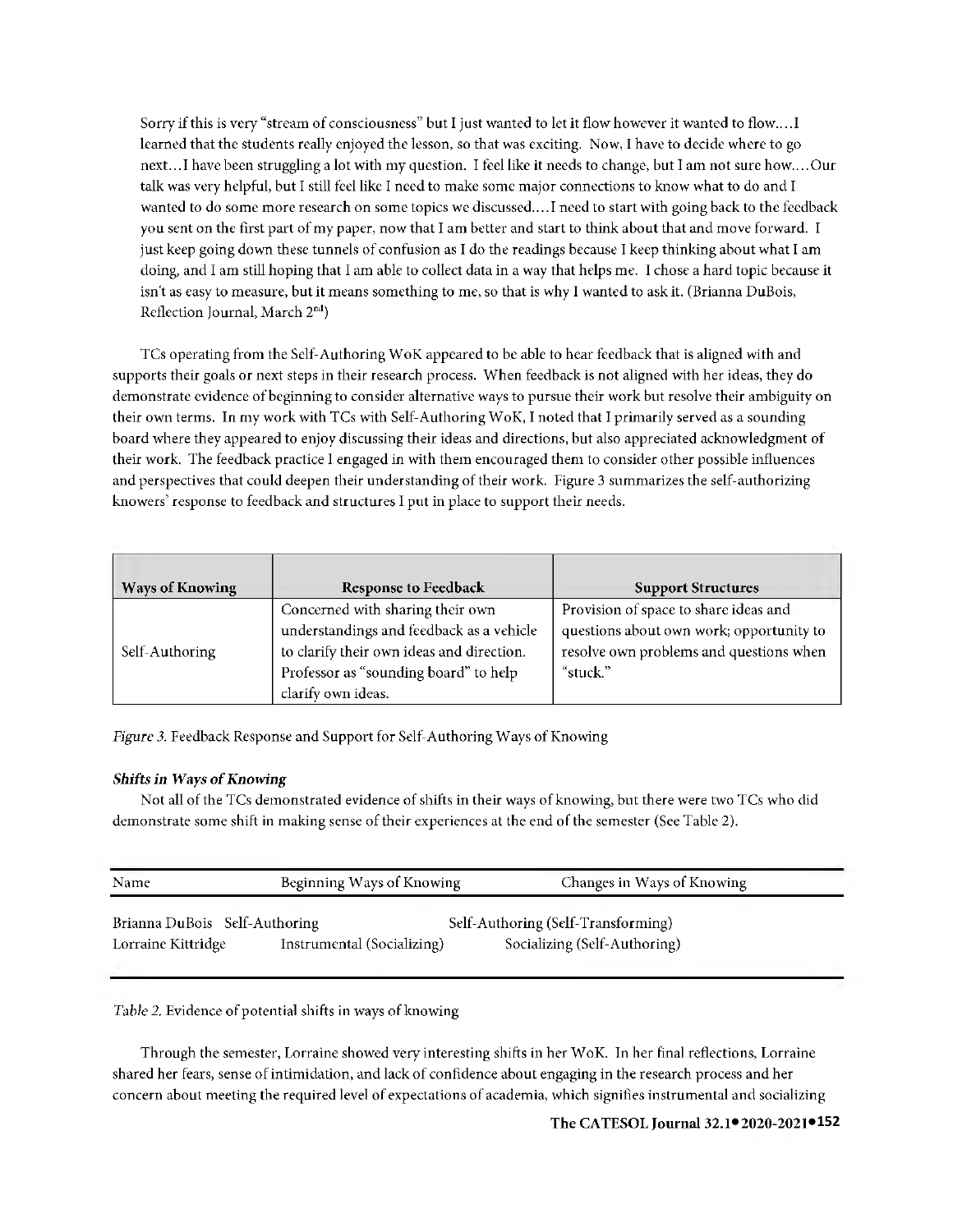concerns. She writes, "When I started this process, I was not fond of research because I feared it. I was intimidated, lacked confidence, and truly didn't think I had what it would take to conduct this level of research or meet the required level of academia ... " (Lorraine Kittridge, Final Reflection Journal, April 27th). She then describes her confusion from the variety of feedback provided by her professors and peers, along with her own insecurities. She continues, "Due to the constant pressures of my classes, the variety of feedback from professors and peers, and my own insecurities, I constantly lost sight of my own opinions." In my work with her throughout the semester, I pushed the limits on her ways of knowing by reminding her to trust in herself. The following email exchange where I responded to her questions about her feedback earlier in the semester provides some context in which this mediation took place. Lorraine begins the email on February 23rd by first thanking me for my time in reviewing her literature review and is happy to know that she is on the *"right track,"* which for instrumental knowers is important. She then shares her concern about the feedback I provided, where I asked that she consider using primary resources rather than secondary resources to understand the original author's intended meanings. She responds with having had no guidance regarding this in the past and that she and her peers referred to multiple books and websites on APA citations and received "different feedback." She uses "us" and "we" when challenging feedback, which demonstrates an internalizing of others' experiences, but also a projection of her own experiences onto her peers. respond with giving her a choice on whether to follow my feedback or keep her work as it is, and provide her with a rationale for my thinking process behind this. I realize in retrospect that stating that I am trying to get her to the next level of academic rigor may have made her feel that the current state of her literature review was inadequate, which may have resulted in more angst, which was counterproductive to the support I had intended to provide.

Through this email exchange, it occurred to me that this feedback regarding citations and using primary sources had impacted her deeply to the point where she wants to "fix" it and have it approved. She also makes a firm statement about how "we will need to meet this week" in order for her to have this need met. In this exchange, I also provide external resources for her so that she can become less dependent on my scaffolds over time. I provide her with my rationale again for the feedback I provided, acknowledge what she has done well, and then follow up with mediation to perhaps move her to a Self-Authoring WoK. I still give her an option to submit her revision and end with detailed advice on what she should focus on next.

TE: Lorraine, remember that I am facilitating your research work this semester and only providing suggestions as your final paper will be reviewed by an outside reviewer. You are the central decisionmaker, can push back, and decide on what to take in and what to take out. My hope is that I can take you from where you are at, to the next level of excellence... Your critical peer and your content expert can review your revisions as needed...

LK: Thank you again for all your support, availability, and patience with us this semester.

TE: It will be okay, Lorraine-it is something all students go through as this is uncharted territory and really pushes your thinking. Not one student has come through the previous course ... that has not had to make some revisions in this course-it is a natural part of the process of academia. Every person you share your research with will provide you with suggestions and critique, which only helped us to become better researchers and writers. I go through the same process when my manuscripts are reviewed by multiple blind reviewers for journals. It is not always easy, but if you take it from the perspective that feedback is provided with the sole intention to improve your own work, then it becomes a form of service.

I end with validating her experience from a socializing perspective by sharing with her that other students, both past and present, are also experiencing similar challenges. I also acknowledge that there can be confusion for her when multiple perspectives are offered, but that iflooked at from a service perspective, then perhaps, she might not take **it**  personally, and these could help make her a better researcher and writer.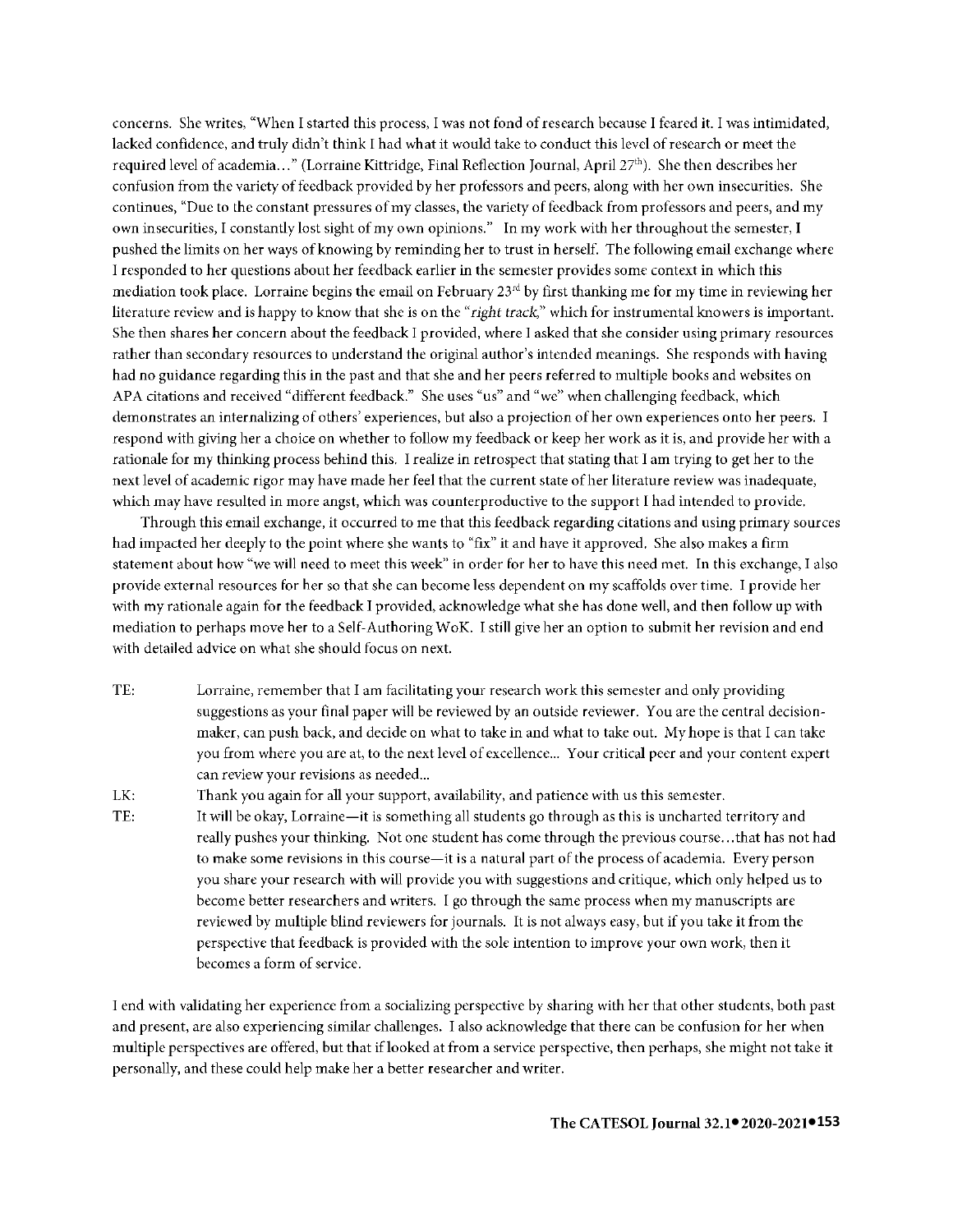Lorraine continues to seek feedback on multiple versions of her literature review, as it was vital for her to get it in "tip~top shape."

TE: It is okay to put in a few "as cited in" but if it is a relevant or seminal article or author in the field, it is always better to get the original article because I am interested to know what you think as you are reading it as you arc becoming the expert on this topic. I have very high standards, I realize this, but this is a standard I hold for myself, and my only desire is to support you to your highest potential .... Having said this, you can push back and say that it is too much at times, and I can scale back a bit until you're ready again for the next push. You have to help me with this and let me know. Docs this sound like a good plan for this important work we will be engaging in together?

In this exchange, I explicitly share with Lorraine that she can push back on my feedback until she is cognitively and emotionally ready for the next push-that this process requires her involvement in letting me know her outer limits.

KL: ... I will tell you when it is too much. I think it is a perfect plan for us. Right now, I feel as though I am at my absolute max. I don't know ifl can sustain this much longer. Yet, I chose this and want to do my best. Nothing less. I will push through a little harder....

In her final reflections, Lorraine writes about the socializing aspect of engaging in research that supported her way of knowing:

I am thankful for my professors who have helped me and gave me feedback during the process, I was able to set up appointments with them and discussed how to improve my content. I am also grateful for my classmates, even though we were all busy with our research, we were able to support and encourage each other. (Lorraine Kittridge, Final Reflections, April  $27<sup>th</sup>$ )

It is not clear if these mediation approaches helped to push her WoK, but she does refer to this pushing of her outer limit in her final reflections:

I worked tirelessly at having more confidence in myself and trusting that my hard work was sufficient... I am now a more effective researcher because I trusted in my own abilities and gained a deeper value for patience. I understand that with research comes failure or lessons from which we can learn. Practicing patience makes these failures bearable and puts them in perspective. Some of the challenges during this process were near to debilitating, yet I pushed through, worked harder, did not give up, and remained patient. (Lorraine Kittridge, Final Reflections, April 27<sup>th</sup>)

In the next section, I share with you Brianna's shift in her WoK.

Towards the end of the study, Brianna demonstrated some insight into her Self-Transforming WoK, where she reflected on her self-generated ideas and was open to influence and change through listening to and becoming open to multiple perspectives. Brianna worked independently throughout the semester and consulted with me only when she was stuck or needed a sounding board for her ideas. For portions of her paper, she asked clarification questions about, for example, the difference between "meaningful" and "relevant" and areas that she was stuck, but she wanted to resolve it on her own terms by "exploring" more. She wrote:

I realized in my lesson, using grammar with authentic materials, I am not sure if it is more that the way they learn is meaningful or that it is relevant. I kind of had an epiphany about it. I think it could go either way, but I feel I need to explore this more. (Brianna DuBois, Reflection Journal, February 23rd)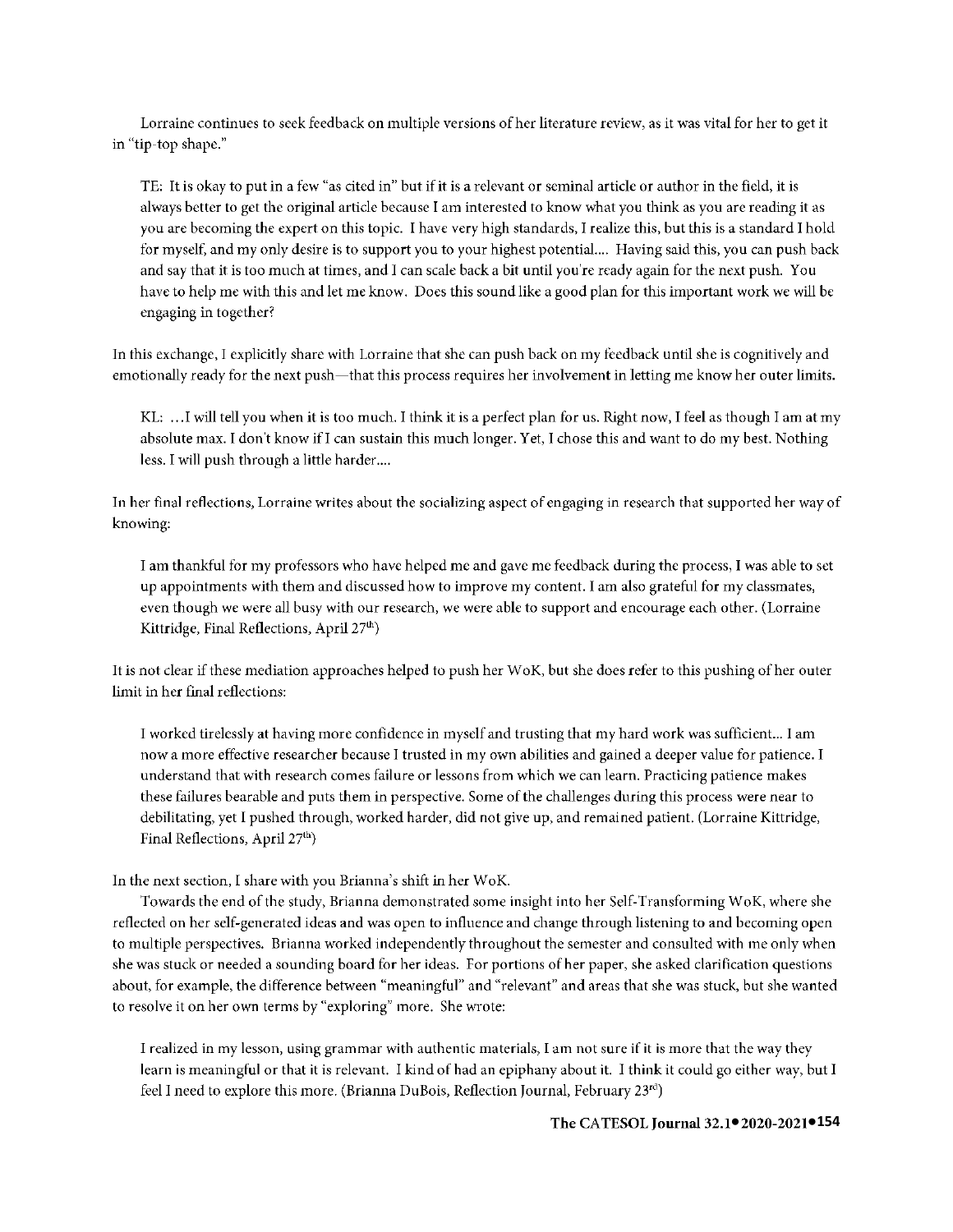She also was able to articulate what she knows and what she docs not know yet, which supported my understanding of her *growth points.* Reflecting on our class discussions on research that day, she writes:

I think my question is researchable [underline in original] because it is within the scope of what my students will do in the semester while in the class. It is meaningful because the goal is to help find ways to support their learning. I think it is measurable, but I am struggling with the best ways to measure. (Brianna DuBois, Reflection Journal, February 23rd)

Here, she feels good about what she is researching, and her goals for her research, and shares that she is struggling with how to measure learning, but is not seeking for me to resolve this for her.

During our one-on-one conference which followed, I identified a few areas that were growth points for mediation. For example, I pushed Brianna·s thinking around defining her constructs in terms of what she meant by providing "meaningful" grammar instruction and how this differed from the construct of "relevant." In this session, I encouraged her to not only focus on fluency but also to consider the role of accuracy, especially as students move from intermediate to advanced levels of proficiency. I probed into what kinds of errors she was interested in focusing on in her study. Were they global errors that interfered with meaning or local errors? I probed into her approach to teaching grammar. In terms of data collection and her decisions around her action plan for phase I in her action research, I inquired into what they were doing before her intervention that influenced her action. I challenged her notion that the book was not working and asked her to "show" rather than "tell." What evidence does she have that led her to believe that teaching out of the textbook was not working? I encouraged her to collect data by looking at previous assessments, talking to her mentor teacher, and conferencing with the students (TE, Analytic Notes, February 23rd). She acknowledged that "although she taught them with the book in class differently, they still made the same errors (Brianna DuBois, Conference Summary Report, February 23<sup>rd</sup>)." I encouraged her then to think about alternative frames to understand her work as well as questions to help her dig more deeply into her work: form, focus, and use; comprehension vs. production—if they are using the grammar form taught, are they using it correctly? Are they not using the grammar form or avoiding it because they don't have control over it yet? Is this grammar point something that is encountered every day, and therefore important to know? Do your students notice that they are using a grammar point incorrectly and that they need instruction in this area? How do your methods of instruction differ from the one that was previously used, and was it the method of instruction that prevented learning of the grammar point? How do the learners' learning styles and strategies play into this process (TE, Analytic Notes, February 23rd)? This level of feedback and questioning would normally overwhelm TCs operating from the Instrumental and Socializing WoK.

Because Brianna struggled with gathering data, I provided her with alternative ideas on approaching her data collection and analysis process. We considered pros and cons for each idea above during the conference, and she began to integrate what made sense to her and served her goals and purpose as she developed her next plan of action, which was evident in her research action and assessment plan. In retrospect, I may have provided too many alternatives for Brianna to consider, but in the subsequent iterations of her study, she was able to take what made sense to her and apply it in her work.

Over the course of the semester, Brianna began to appreciate and integrate perspectives offered during our conferencing sessions and with her outside consultant. She trusted in the relational and cognitive support provided to help improve her thinking and practice, which was visible in her final research project and reflections. In her final reflections, she writes:

Collaborating with my professor. .. as well as Dr. [name omitted] in Japan, my colleagues at [name omitted] College and cohort at the University [name omitted] has given me a wide range of perspectives. From more informed perspectives based on experience to ways of seeing things based on different cultures or familiarity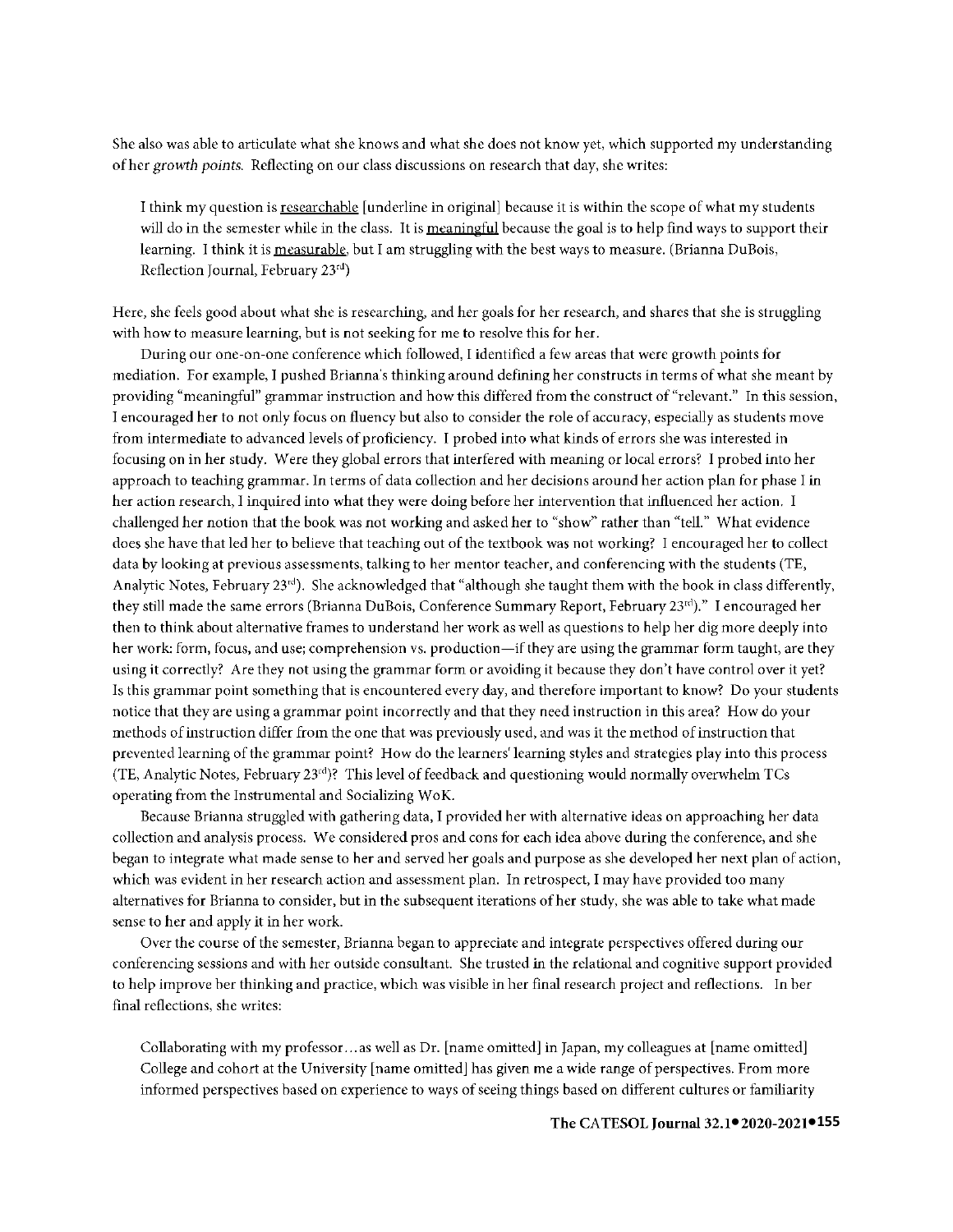with things I may not have encountered yet in my life. Someone looking in from the outside can see you, in some ways, more than you even can even see yourself. You are so close to your own experience that you might not notice certain things that are happening right in front of your eyes. This community of people was so crucial to my growth as a teacher-researcher. It also allowed me to have a variety oflenses in which to view my teaching practice and research by having a dialogue about it with others. We all see the world through different eyes and based on our own unique experiences. (Brianna DuBois, Final Reflections, April 27<sup>th</sup>)

Here, Brianna is able to reflect on her own closed self, where she realizes that when "you are so close to your own experience, you might not notice certain things that are happening right in front of your eyes." Having a community to help her see beyond herself, she states was "crucial to [her] growth." She also acknowledges that being open in this way allowed her to "have a variety of lenses in which to view [her] teaching practice." She ends with an understanding that provides a glimpse into her Self-Transforming W oK, where she recognizes that we see the world from our own experiences.

## **Pedagogical Implications for Feedback Practice**

*It* is *about a client in* my *office who sits there by the comer of the desk, struggling to be himself and yet, deathly afraid of being himself-striving to see his experience as it is, wanting to be that experience,* and *yet deeply fearful of the prospect... as I sit here with that client, facing him, participating in that struggle as deeply and sensitively* as *I* am *able .... It* is *about me* as *I try to perceive his experience,* and *the meaning,* and *the feeling and the taste and the flavor that it has* for *him. It is about* me *as I bemoan* my *very human fallibility in understanding that client and the* occasional *failures to see* life *as it appears to him, failures which fall like heavy objects across the intricate, delicate web of growth which is taking place.* (Rogers, 1961, p. 4-5)

Our work with our TCs bears a resemblance to what Rogers describes above, where our TCs often share their triumphs and tribulations, breakdowns, and breakthroughs in our office, in the hallways, in the classroom, in their narratives and reflections as they engage in increasingly more complex tasks. Though most of us are not trained therapists, we play an essential role in supporting our TCs as they transition into teaching, but perhaps not deliberately, we may also be molding them as adults to engage in an increasingly complex world. In this section, I provide three pedagogical implications gleaned from this study. These include how as TEs, we can tailor feedback to meet our TCs' current WoKs, acknowledge the affective dimension of our work, and identify our TCs' growing edges so that we can provide deliberate feedback with a thrust for growth.

#### *Tailoring Feedback to TC Ways of Knowing*

Drago-Severson & Blum-DeStefano (2016) argue that **it** is important for feedback to align with the ways in which the receivers of the feedback make sense of their experiences; however, **in** academia, the self-authoring WoK is often privileged, leaving TCs with other WoK in a way, disenfranchised. In the same way, we ask our TCs to meet their students where they are, we, too, need to meet our TCs where they are and guide (not force) them through our feedback to consider alternative WoK, though balancing this, I am keenly aware, is challenging. I write in my analytic notes on February 9th, "I am torn between having her trust her own work while at the same time recognizing how new this is to all of them."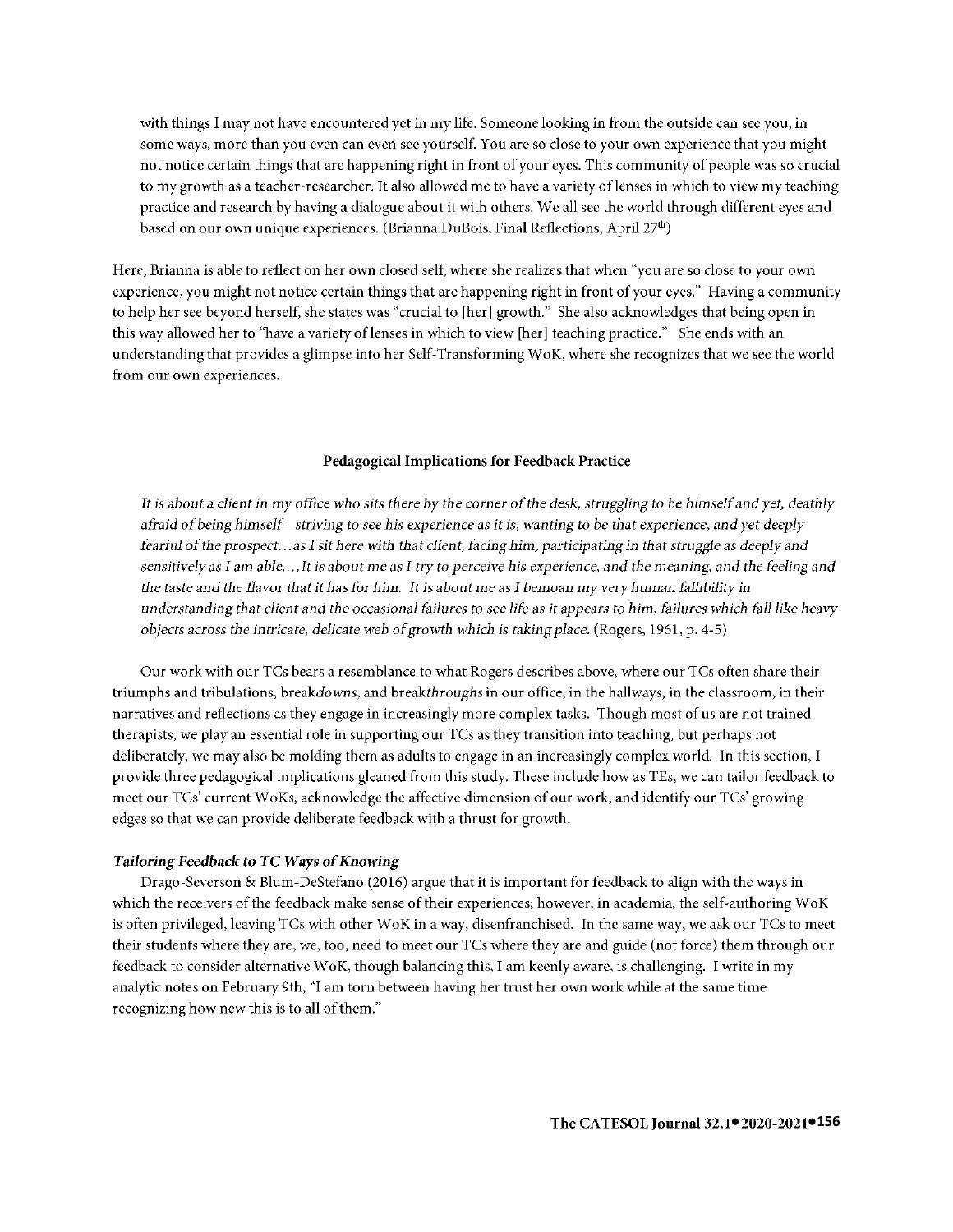| <b>Ways of Knowing</b><br><b>Supports</b> |                                           | Challenges to current WoK                   |
|-------------------------------------------|-------------------------------------------|---------------------------------------------|
|                                           | Models, rubric, explicit directions,      | There is no right or wrong answer.          |
| Instrumental                              | concrete suggestions, consistent          |                                             |
|                                           | feedback, graphic organizers              |                                             |
|                                           | Validation of research progress,          | What do you think about your work?          |
| Socializing                               | direction, ideas and work; connections on | What is your experience?                    |
|                                           | shared experience                         |                                             |
|                                           | Space to share ideas and questions about  | Can you consider your                       |
|                                           | own work; opportunity to resolve own      | problem/concern/issue from [other           |
| Self-Authoring                            | problems and questions when "stuck"       | professors/peers, researchers, theoretical] |
|                                           |                                           | perspective/s?                              |

*Figure 4.* Supports and challenges based on TC ways of knowing.

As can be seen in Figure l, for TCs primarily operating from the Instrumental WoK, it is essential for them to get it "right" and understand the rules, so providing concrete and explicit support is of value to them. For instrumental knowers, explicit models and expectations, concrete suggestions and directions, as well as consistency in messaging, are helpful. They can benefit from exploring beyond right and wrong alternatives. For those with Socializing WoK, it is important for them to feel valued by others, so they need to feel supported, validated (Réndon, 2009), and appreciated in the feedback provided. For Socializing knowers, they can benefit from explicit validation of their experiences, strengths, and progress made. Because they internalize the opinions of others, encouraging them to explore their own voice can support their movement to more Self-Authoring ways of knowing, which is a pervasive WoK within academia. The Self-Authoring knowers have their own ideas and goals, and they appreciate opportunities to have their expertise acknowledged in the feedback received. For self-authoring knowers, feedback that acknowledges their ideas and directions is valuable to them; however, encouraging ways in which to hold and integrate a variety of other possibilities and perspectives could help shift them to Self-Transforming WoK. Finally, the Self-Transforming knowers are primarily interested in growth through integrating various perspectives and engaging **in** co-creation of meaning during feedback. It is equally important for us to also recognize where we, as TEs, may be within this spectrum and become consciously aware of our preferred ways of meaning-making so that we do not blindly project them onto our TCs who make meaning in different ways.

# *Acknowledging the Affective Dimension of* **Our** *Work*

*If I can provide a certain type of relationship, the other will discover within himself the capacity to use that relationship for growth, and change and personal development will occur.* (Rogers, 1961, p. 33)

As TEs, we often pay attention to the more technical, cognitive aspects of our work; however, we are also tasked with speaking to our TCs' dispositional qualities. In addition to professionalism, we also inquire into "capacity for reflection and inquiry," "flexibility," "sensitivity to issues of diversity," and relational aspects of their performance. As such, it is part of our charge to provide coaching through our feedback practice in a way in which to support our TCs manage the complexities of their work. Dewey ( 1981) argues, "The trouble with traditional education was not that **it** emphasized the external conditions that enter into the control of the experiences but that it paid so little attention to the internal factors which also decide what kind of experience it had" (p. 518). Both the constructivedevelopmental and sociocultural theoretical lenses utilized in this study do provide consideration to both the cognitive and affective dimensions of our TCs.

# *Identifying Growth Points and Growing Edges to Inform Feedback Practice*

**● ●157 The CATESOL Journal** 32.1 **2020-2021**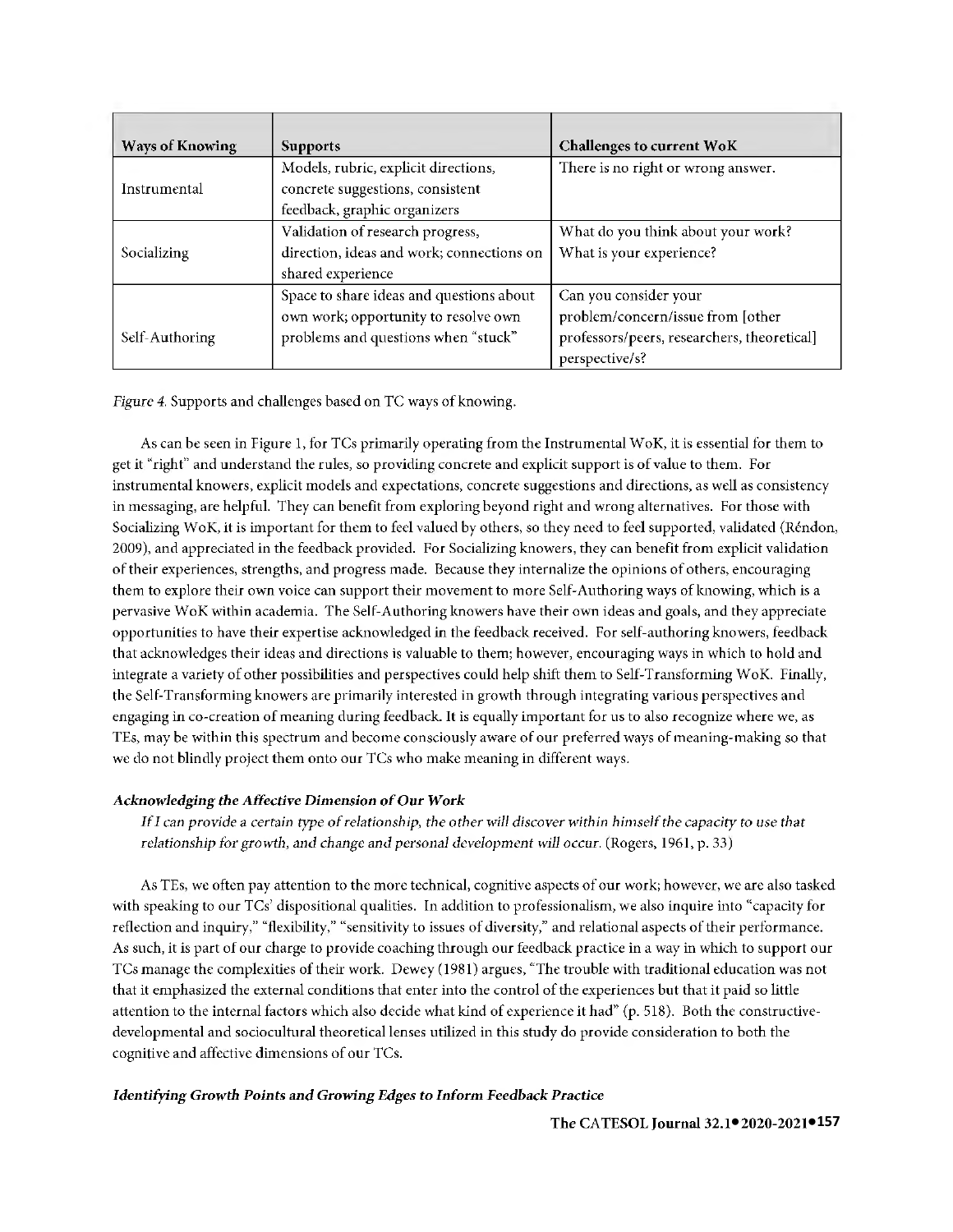The TC journals, conference sessions, conference summary reports, and final reflections provided insight for me to "see" into the world of my TCs. It allowed them to externalize their internal thoughts, feelings, understandings and experiences, which helped me identify potential "growth points" (Johnson & Golombek, 2016) or "growing edges" (Drago-Severson & Blum-DeStefano, 2016) through the analysis of what Daloz-Parks ( 1999; 2000) terms "shipwreck moments" or manifestations of cognitive and emotional dissonance. Providing structures within the course to allow *TCs* a space in which to tap into their cognitive and emotional dissonance can help us identify developmental potentialities and craft our mediation or feedback that is responsive to our TCs' current state, and growth-oriented to encourage deeper levels of understanding. It is important to understand that most people are somewhere along the developmental spectrum, **but** this is a helpful guide **in** crafting our feedback to our TCs in ways that both support and challenge them with a "thrust for growth."

#### **Conclusion**

What I have learned in my many years of advising close to a hundred TCs in our TESOL teacher education program is that our feedback practice is integral to their learning and growth. In retrospect, l realized that l would provide feedback to our TCs that was often developmentally inappropriate for where they were cognitively and emotionally in that particular space and time. l learned through this study that in our feedback practice we should not compare our TCs to ourselves and our understandings, but we have to meet them where they are and allow them to understand and *grow* in their power and understanding through deliberate feedback that aims at both their "growth points" and "growing edges." That is, understanding both their cognitive readiness, as well as their affective readiness is critical to feedback that promotes growth.

In this study, I utilized two frameworks that provided me with a lens to approach this work, and l realize there are others that may equally provide a lens in which to support our TCs. Nevertheless, l find **it** of value to reiterate the importance of the holding environment where our TCs can be held where they are while at the same time being challenged to explore the outer limits of their developmental potentialities. As these lenses provided a glimpse into the world of my TCs, it became important for me to approach this challenging work with my TCs with a tremendous sense of compassion and empathy as I explored where they were and where they could go in our collective holding environment. This work could potentially extend beyond TESOL teacher education where artisans, be it carpenters, mentors, or teachers, can carefully and deliberately scaffold the learning of apprentices as they seek to become full members of professional communities within academia and beyond.

l recognize that there are many other ways in which to "hold" our apprentices as they engage in complex activities **in** preparation for initiation into professional communities, but it is my sincere hope that this study opens up more discussions on how we can best "hold" our TCs by externalizing the inner workings of our interactions with them as it is not only for their growth that we do this work, it ultimately demands continued reflection and growth on our part.

*Certainly, the carrying on of therapy is something which demands continuing personal growth on the part of the therapist,* and *this is sometimes painful, even though in the long run rewarding.* (Rogers, 1961, p. 14)

# **Author**

*Sarina Chugani Molina serves as the Associate Dean and Associate Professor of the School of Leadership and Education Sciences at the University of San Diego. She served as the director of the M.Ed.* in *TESOL, Literacy,* & *Culture program for 10 years. Her research interests include critical language studies, supporting the needs of marginalized students in academic communities, and teacher development from a constructive-developmental and socio-cultural perspective.*